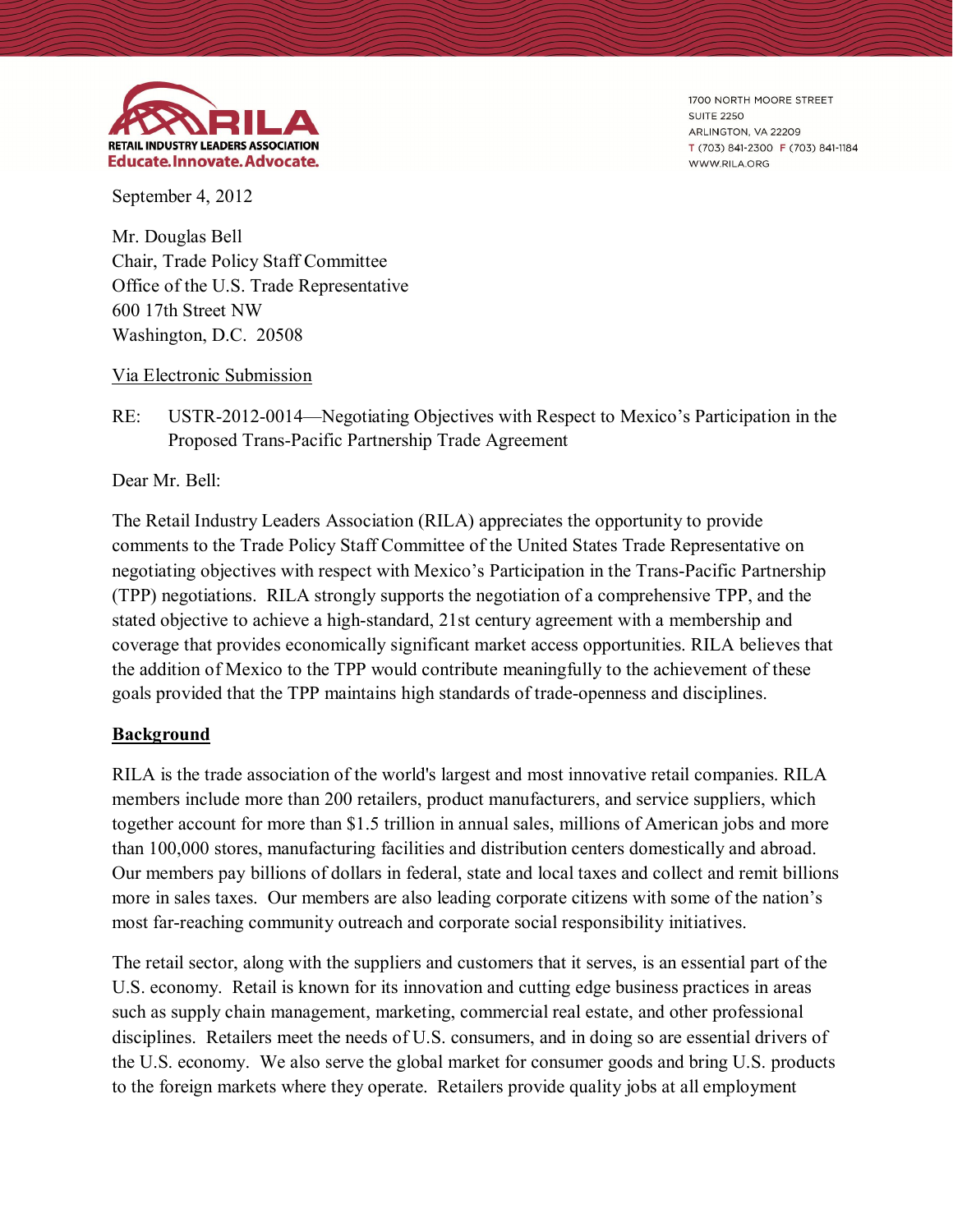levels with good benefits. The industry also creates opportunities for entry-level employment, part-time work, jobs for non-skilled workers, management training, as well as a variety of rewarding professional careers.

# **RILA Supports Inclusion in the TPP of Mexico and a Commitment to Flexible Rules of Origin**

RILA welcomes the addition of Mexico in the TPP negotiations. As with any country aspiring to join the TPP, all three countries should be prepared to support and commit to the objective of a high-standard agreement that promotes trade and investment in all sectors, including sectors that have historically been politically sensitive such as apparel, footwear, dairy, and sugar.

The TPP provides an important opportunity to modernize and promote best practices in international trade rules. For example, the TPP should be comprehensive and eliminate duties on all products as quickly as possible, include rules that maximize trade and investment in all sectors, promote important protections for intellectual property rights and investors, including investor-state dispute settlement, and break down non-tariff barriers that inhibit trade.

The opportunity to share the TPP's updated trade rules with Mexico is a good one to break down persistent barriers to trade (such as supply managed commodities) that have not to date been addressed under the North American Free Trade Agreement (NAFTA). It is also time to update the overly restrictive "yarn-forward" rule of origin for apparel that was originally created in NAFTA. The U.S. apparel industry in 2012 is very different than in 1994 when NAFTA was implemented. Today's American apparel and retail industry is globally competitive and utilizes efficiencies in global sourcing. Flexibility in sourcing inputs is critical for our industry's ability to provide the fashionable apparel that consumers demand at affordable prices. The development of new TPP rules with countries that already have FTAs does not need to eliminate existing rules. Instead, the TPP can provide an alternative model that runs in parallel with existing FTAs.

RILA believes that TPP negotiators should work with industry to create a new template for apparel trade that accounts for current production and design capabilities in the United States, and stimulates investment, growth, and integration within the TPP region. This new template should recognize and facilitate the significant value created by American retailers, apparel brands, manufacturers, and importers as well as domestic textile producers. Such an approach should include a flexible general rule of origin for apparel that maximizes the incentive to grow trade and investment, value and jobs in the TPP. For specific products for which there is significant U.S. production, RILA stands ready to work with other stakeholders to develop criteria to determine when it would be appropriate to include more restrictive rules.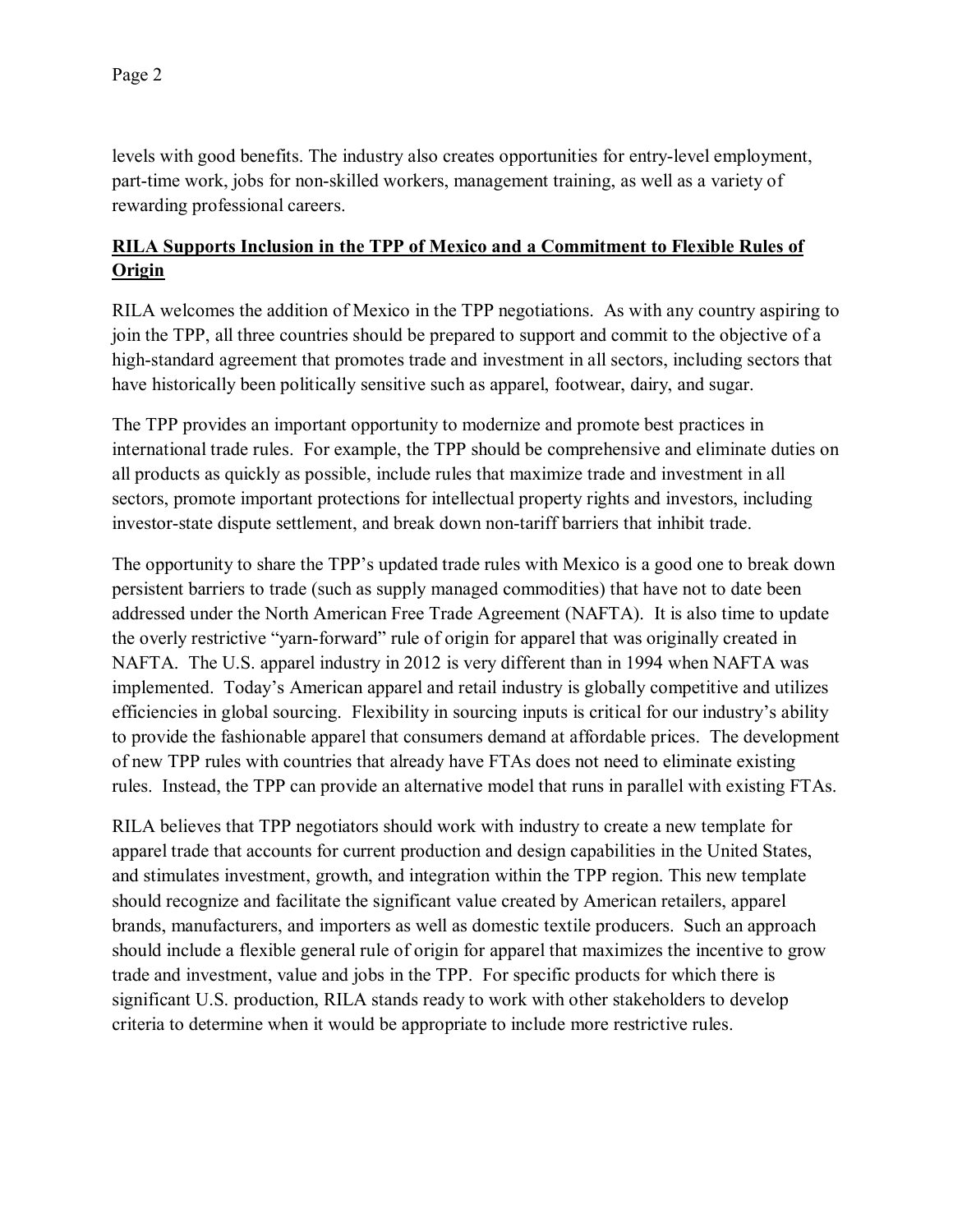## **TPP Agreement Should Include ITA Membership**

RILA strongly supports the U.S. negotiating position that all TPP countries must join the World Trade Organization's Information Technology Agreement (ITA), including Mexico. The ITA is one of the most successful World Trade Organization agreements, and offers immense benefits to U.S. companies by providing duty free treatment on a wide variety of information and communications technology products. The United States has consistently pursued a policy of requiring new free trade agreement partners to join the ITA, and the TPP negotiations should be no different.

### **RILA Supports Supply Chain Innovations in TPP**

RILA encourages Mexico to embrace TPP negotiators' efforts to develop innovative provisions in the TPP that go beyond existing FTAs. Some new customs provision that RILA supports for inclusion in the TPP is to incorporate a placeholder to include account-based customs processing in the future to create a more efficient entry process and facilitate secure and compliant trade. Also as part of the TPP's living agreement, RILA supports the creation of a regular strategic dialogue of TPP nations and industries to address challenges/developments and to discuss solutions. For example, RILA recommends an action-focused agenda for continuing TPP dialogue on customs issues such as time-to-release commitments, a harmonized list of common data elements, paperwork reduction goals, and benchmarks for expedited regulatory approvals. Such an action-oriented agenda would be greatly welcomed by retailers and would enable TPP countries to measure their progress towards improved supply chain performance.

Of particular importance with regard to Mexico is including disciplines in the TPP to prevent overzealous customs authorities from undermining the policy intent of free trade agreements to expand trade and investment among the member countries. For example, there are serious concerns regarding overly detailed and intrusive customs enforcement of apparel supply chains by Mexico's Servicio de Administración Tributaria (SAT). Overly restrictive rules coupled with draconian enforcement actions have severely undermined policy goals to expand apparel trade within the Western Hemisphere. RILA believes the TPP provides a great opportunity to address this very real problem.

### **Conclusion**

RILA looks forward to working constructively with negotiators to secure a comprehensive, commercially-meaningful agreement. Mexico's participation in the TPP negotiations is a positive step forward to establish the TPP as a living agreement that welcomes additional members. Once a fulsome agreement is achieved, RILA believes that some of the TPP's greatest potential will come with further addition of other countries in the future and so it is critical that the best rules are established in the initial agreement. We look forward to continuing to work